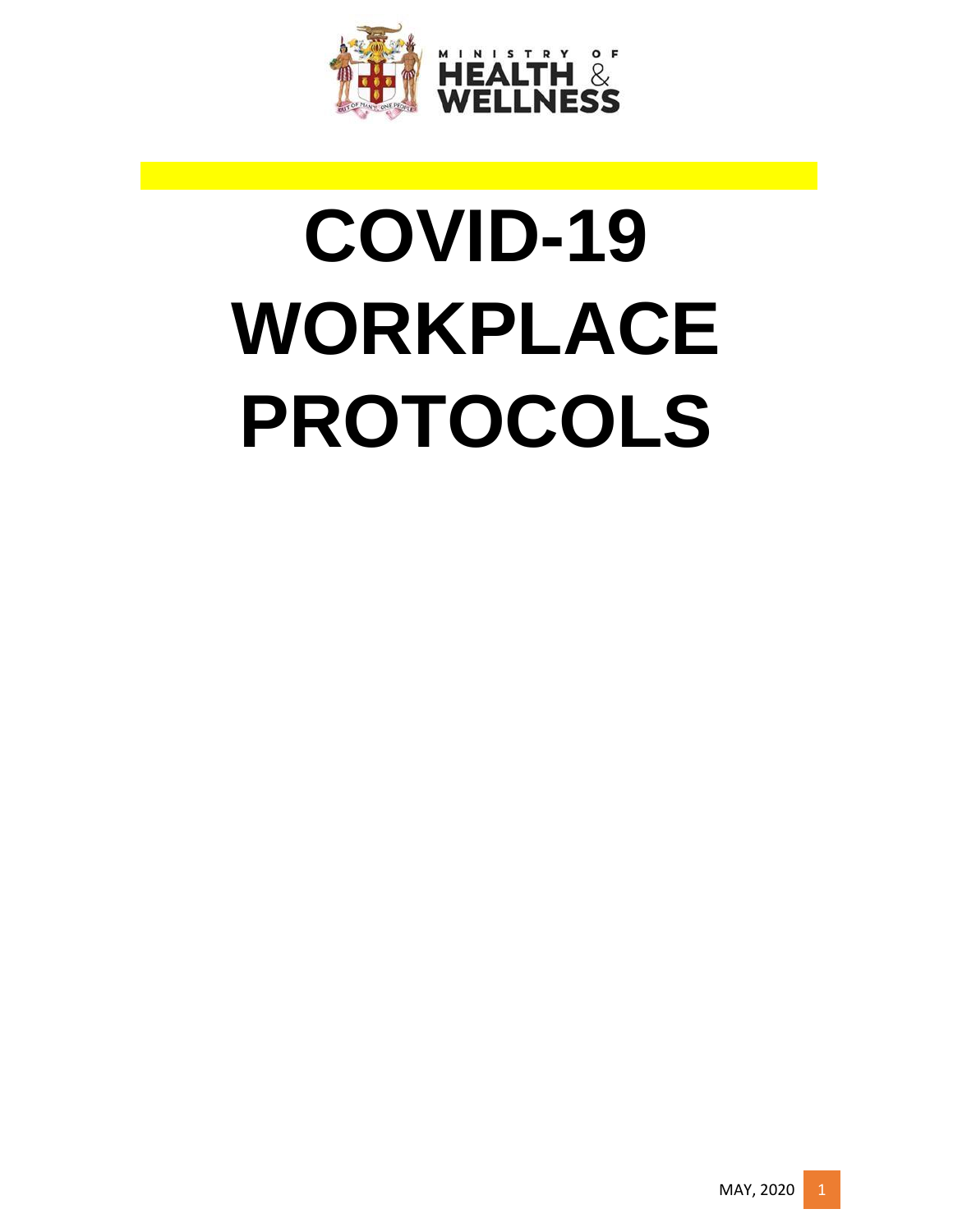

# **Environmental Health Interim Guidelines and Procedures for the Reopening of Public Facilities /Spaces for COVID-19**

#### **Introduction**

A Public Health Emergency of International Concern (PHEIC) was declared for the outbreak of novel coronavirus (2019-nCoV) / COVID-19 on 30 January 2020 by World Health Organization (WHO) Director General (DG) based on the number of persons affected. On the 11th March, 2020 – WHO declared COVID-19 a pandemic.

Jamaica confirmed its first case of COVID-19 on March 10, 2020. The Government of Jamaica has mounted an intense prevention and control programme for the outbreak. Prevention and containment is a key strategy to minimize the impact on Jamaica's labour force. The Ministry of Health & Wellness (MOHW) is providing the following information to guide employers in support of this strategy.

When someone who has COVID-19 coughs or sneezes, they release droplets of infected fluid, which in most cases fall on nearby surfaces and objects - such as desks, tables, telephones etc. Persons can become infected with COVID-19 by coming into contact with these contaminated surfaces or objects – and then touching their eyes, nose or mouth.

Where persons are standing within two meters (6 feet) of an infected person, the infected individual can transmit the disease by droplets expelled through coughing, sneezing or exhalation.

The risk of spread and exposure to COVID-19 can be reduced through:

- regular cleaning and disinfection,
- hand and respiratory hygiene,
- physical distancing,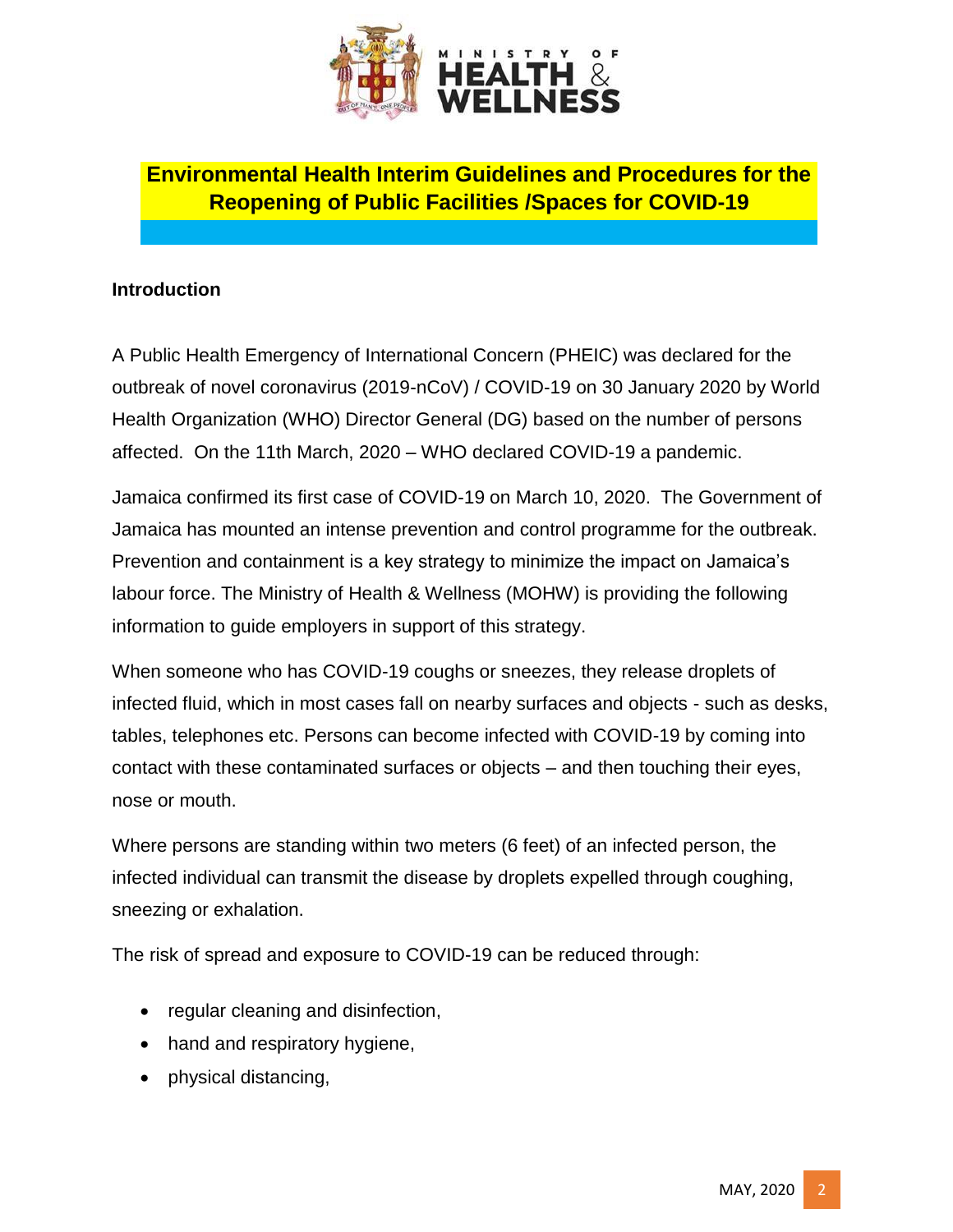

- effective risk communication,
- training and education,
- management of people with COVID-19 or their contacts

# **Background**

In response to COVID-19, countries across the globe (including Jamaica) have implemented a range of public health and social measures, including movement restrictions, partial closure or closure of schools and businesses, quarantine in specific geographic areas and international travel restrictions. As the local epidemiology of the disease changes, the measures identified may be loosened or reinstated as deemed necessary. As transmission intensity declines, some countries will begin to gradually reopen workplaces to maintain economic activity. This requires establishing protective measures, including directives and capacity to promote and enable standard COVID-19 prevention in terms of physical distancing, hand washing, respiratory etiquette as well as monitoring compliance with these measures.

Careful planning is therefore required to reopen businesses and relevant public facilities. This includes the identification of risks, and the introduction of all measures necessary to mitigate the ill-effects of poorly phased or complete opening.

Every Jamaican (including citizen, employees, and employers) will therefore be called upon to do their part to slow the spread of the virus through social distancing and infection prevention and control practices, as well as the proper wearing of face masks or face coverings. Strict adherence to these measures will contribute to the safety of communities, allowing for the reopening.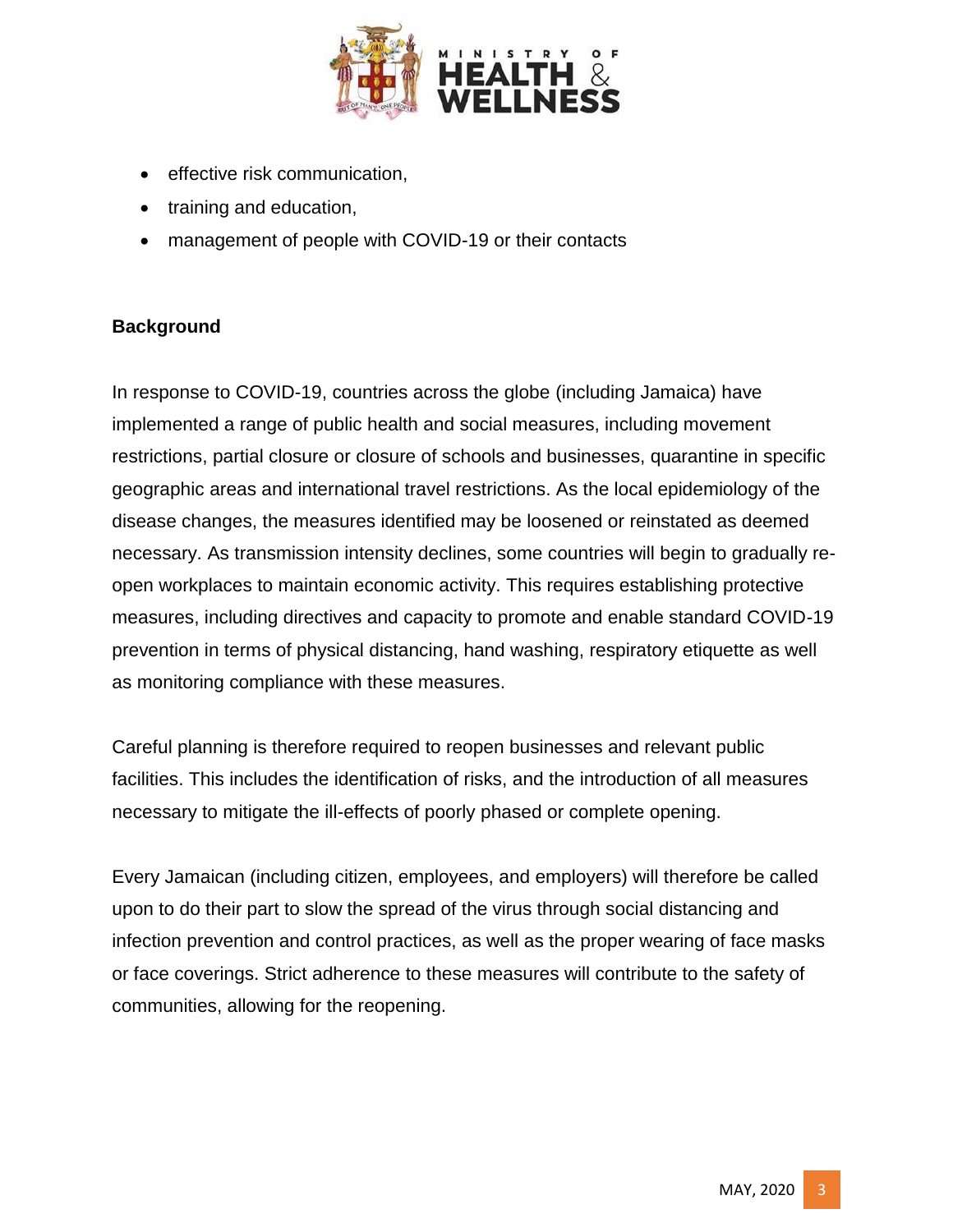

#### **Scope of the document**

This guideline document is to be used as a basis for decision-making by owners and/or operators of public establishments / facilities, namely:

- i educational institutions,
- ii recreational facilities,
- iii bars,
- iv places of amusement,
- v Ministries, Departments and Agencies (MDAs),
- vi Faith-based Organizations (churches, synagogues, mosques, temples, etc.),
- vii food establishments,
- viii manufacturing and processing plants (e.g., chemical manufacturing, concrete and concrete products, food processing, printing industry, wood product industry),
- ix Points of Entry Authorized Air and Seaports
- x Health clinics (Food Handlers' Training)
- xi Beauty salons, barbers and cosmetology groups

In addition, this MOHW guideline document will provide the general requirements for each type of establishment / facility/ entity/ business, to ensure the health and safety of all workers / patrons / visitors / users. An outline of the environmental / public health requirements to reduce the risk of transmission or exposure to SARS-CoV-2 virus (COVID-19) is also contained in this document.

## **1. General Considerations for all categories of Establishments / Facilities**

#### **A. Establish policies and practices for social distancing.**

 Alter workspaces to allow workers and customers to maintain social distancing and physically separate employees from each other and from customers, when possible.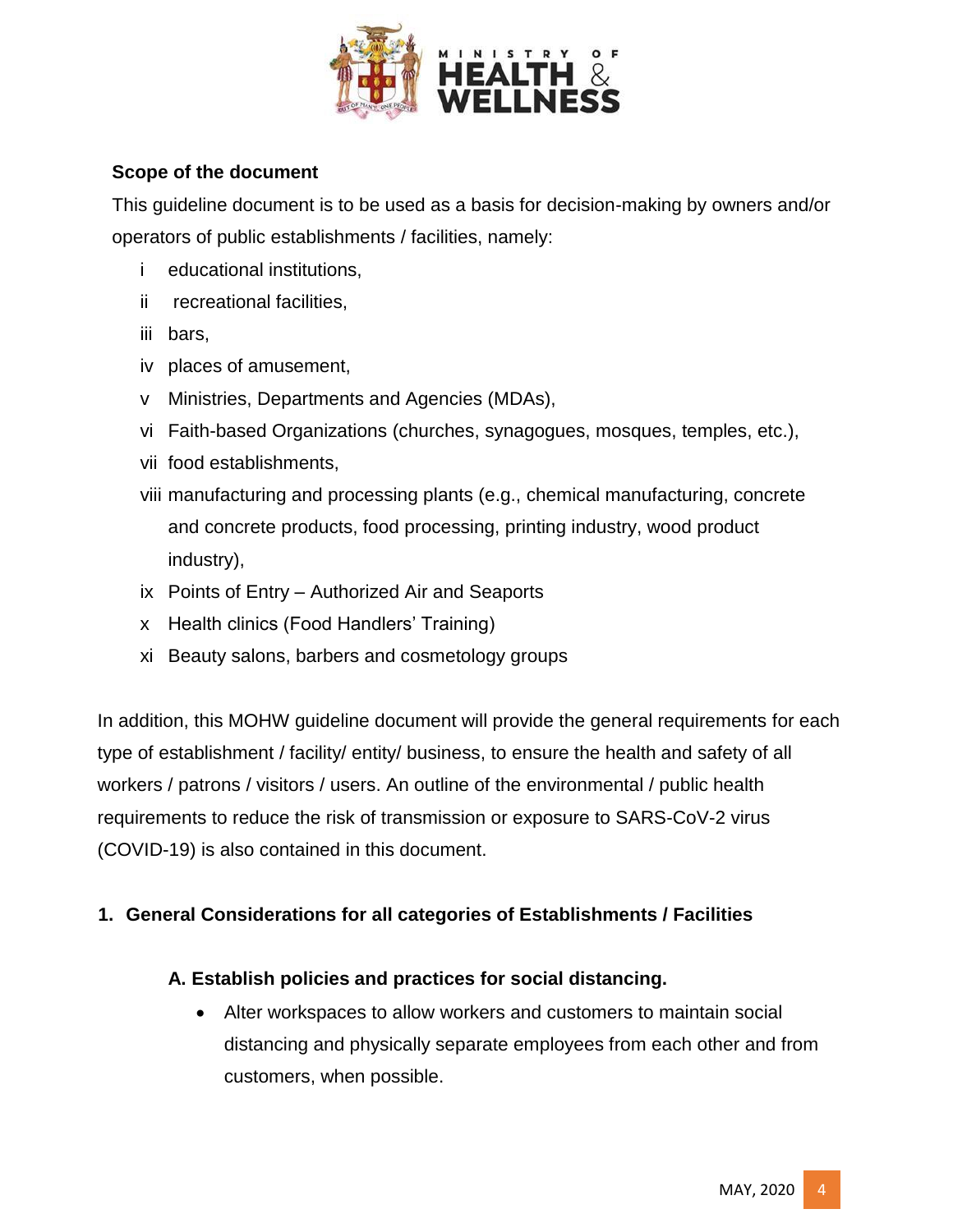

Strategies that can be employed at businesses:

- i Implement flexible worksites (e.g., telework).
- ii Implement flexible work hours (e.g., rotate or stagger shifts to limit the number of employees in the workplace at the same time).
- iii Implement flexible meeting and travel options (e.g., postpone non-essential meetings or conduct them virtually).
- iv Defer or suspend workplace events that involve close and prolonged contact among participants, including social gatherings.
- v Increase physical space between employees and customers (e.g., drive-through service, physical barriers such as partitions).

## **B. Install and Maintain Effective Ventilation Systems.**

- In creating and maintaining a healthy work space, the following considerations are to be implemented with the aim of improving the building ventilation system. This may include some or all of the following activities:
	- Ensure ventilation systems operate optimally, and provide acceptable indoor air quality for the current occupancy level for each space.
	- Improve central air filtration to the MERV-13 or the highest compatible with the filter rack, and seal edges of the filter to limit bypass.
	- Implement preventive maintenance schedules.

#### **C. Regular environmental cleaning and disinfection**

 Cleaning, using soap and water, with mechanical action (brushing, scrubbing) removes dirt, debris, and other materials from surfaces. After the cleaning process is completed, disinfection is used to inactivate (i.e. kill) pathogens and other microorganisms on surfaces.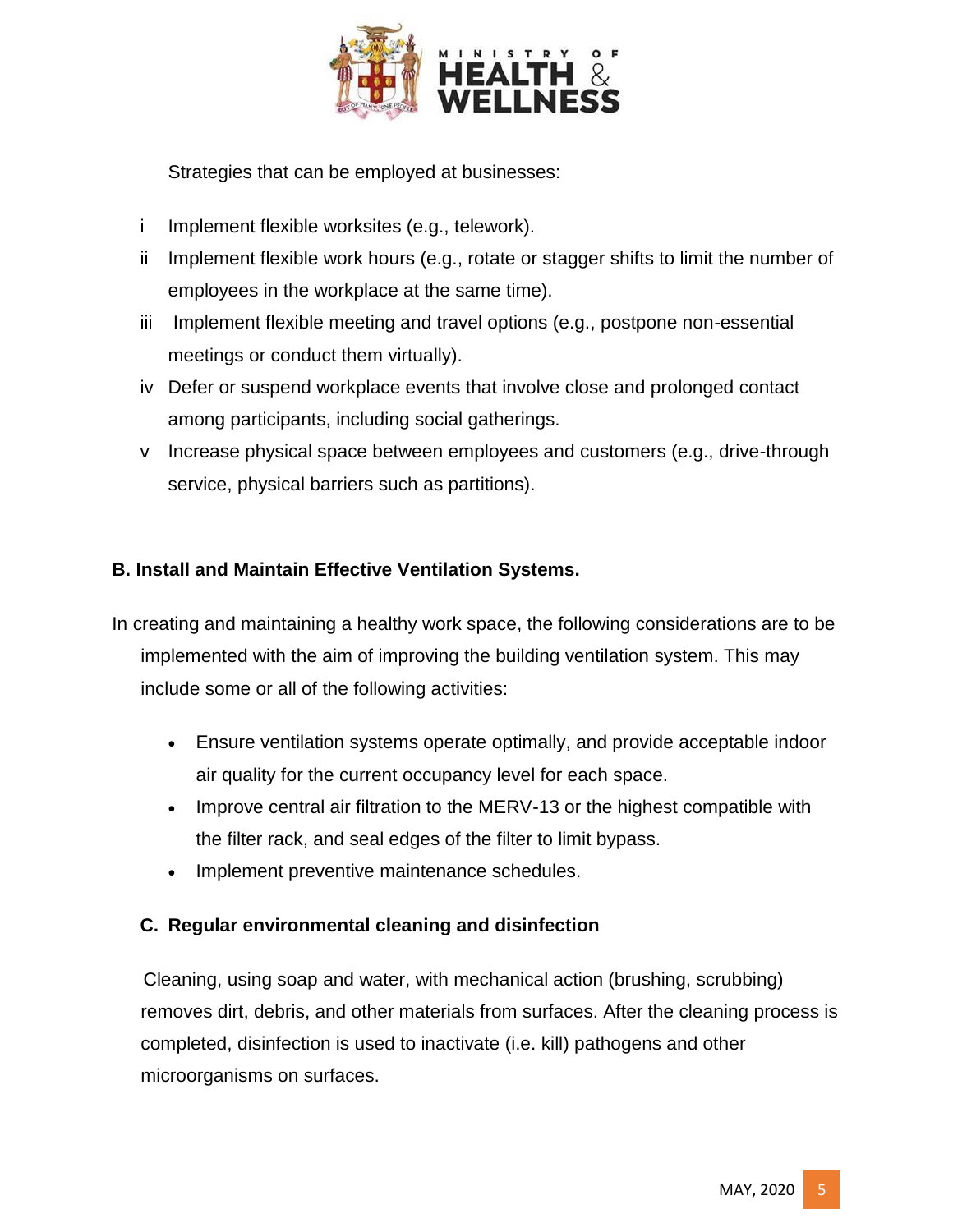

- i High-touch surfaces should be identified for priority and periodic disinfection (commonly used areas, door and window handles, light switches, kitchen and food preparation areas, bathroom surfaces, toilets and taps, as per MOHW Guidelines.
- ii Disinfectant solutions must always be prepared and used according to the manufacturer's instructions, including instructions to protect the safety and health of support staff, use of personal protective equipment, and avoiding mixing different chemicals.

## **2. General Considerations for Employees**

Whilst the major responsibility of ensuring safe environments in which to reopen and operate business, is on the owners / operators, employees also impact the effectiveness of maintaining their safety and health and that of other patrons, users or visitors of the place of business. The following considerations are to be noted by employees:

- Report any respiratory signs and symptoms to your physician. If there are no symptoms of COVID-19, persons should return to work with a medical certificate.
- Employees who are well, but have sick family members with COVID-19 are to also report the situation and stay at home.
- Keep informed or updated on developments of COVID-19, especially being aware that SARS-CoV-2 can be transmitted within work environments.
- Be compliant with the measures instituted by workplace policies:
	- o Wearing appropriate face coverings (eg. masks) as per the risks and duties to be performed;
	- o Maintaining physical distancing;
	- o Adhering to proper personal hygiene practices; sneeze or cough etiquette, and hand washing/hand sanitization practices;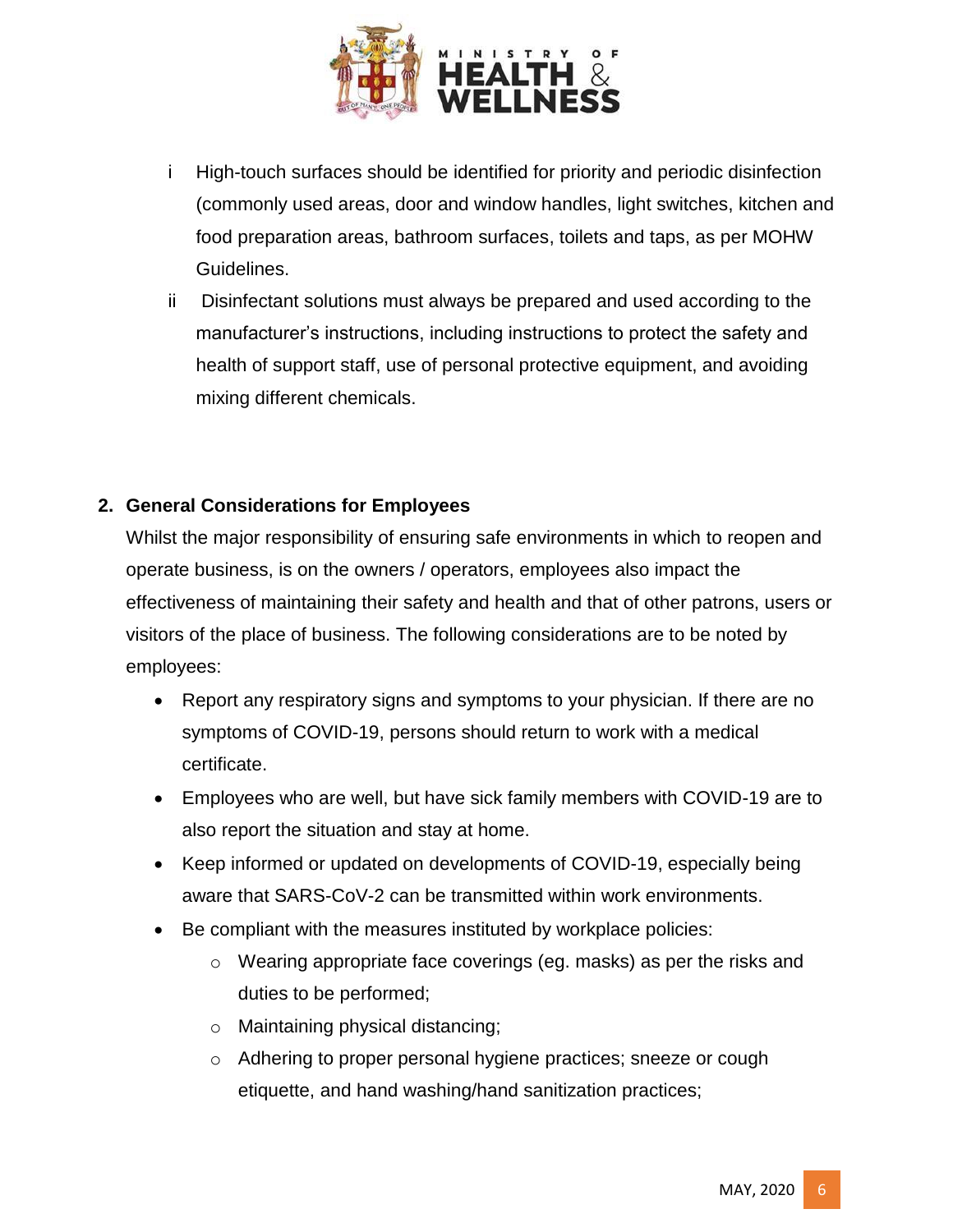

- o Avoid touching eyes and nose;
- o Adhering to the routine cleaning and disinfection measures as per MOHW guidelines
- o Regular cleaning and disinfection of frequently touched surfaces based on MOHW guidelines;
- o Avoid using co-workers' personal devices, office spaces, work tools and equipment
- o Participate in related training provided by the employer,
- $\circ$  Report to supervisors any situation which may affect the health of other workers.

## **3. General Preventive Measures to be put in place by the employer**

The following preventive measures are universal for preventing transmission of COVID-19 and applies to all workplaces and all people at the workplace, such as employers, managers, workers, contractors, customers and visitors. They should be implemented and maintained:

#### *A. Hand hygiene*

- i Install hand-washing stations fully equipped with soap, water, disposable hand towels, and hands free garbage bins.
- ii Hand sanitizing stations must be equipped with alcohol-based handsanitizers (containing at least 62% alcohol).
- iii Hand hygiene stations, should be placed in strategic locations throughout the workplace.
- iv Appropriate communication materials to promote hand hygiene should be posted in prominent places.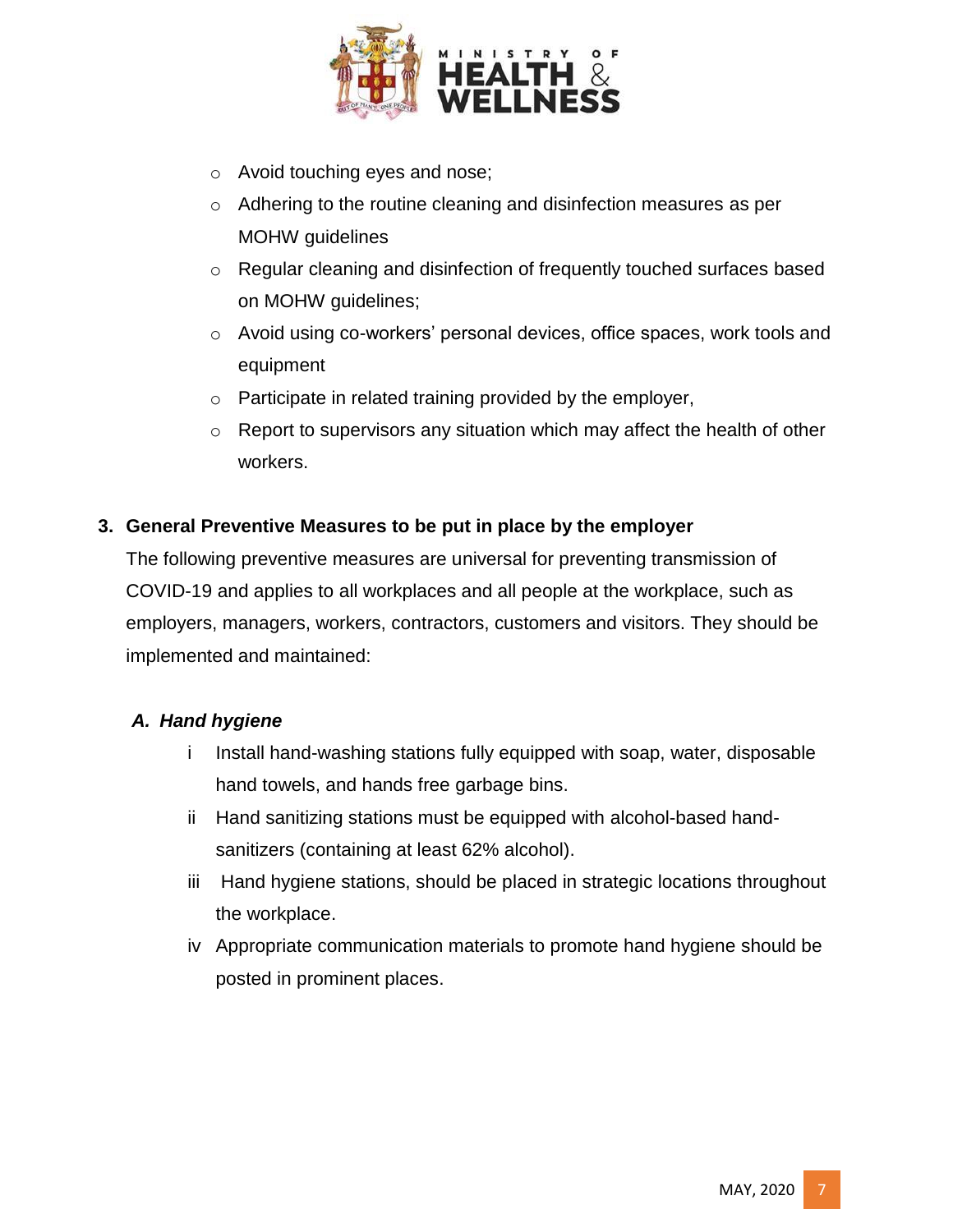

## *B. Respiratory hygiene*

- i Promote respiratory etiquette by all people at the workplace. Ensure that face masks and paper tissues are available, for those who develop a runny nose or cough at work.
- ii Ensure compliance with the requirements of wearing a mask or a face covering in accordance with *The Disaster Risk Management Act, 2015*.

# *C. Physical/Social distancing*

- i Introduce measures to maintain a distance of at least 2 meters between people and avoid direct physical contact with other persons (i.e. hugging, touching, shaking hands).
- ii Reduce density of people in the building (no more than 1 person every 4 square meters), physical spacing at least 2 meters apart for work stations and common spaces.
- iii Where the 2 meters (6ft) is not attainable, physical barriers of 1 meter (3ft) must be installed.

## **D. Risk communication, training, and education**

- i Increase awareness among workers of COVID-19 and promote safe individual practices at the workplace by erecting posters, videos, and electronic message boards.
- ii Conduct periodic training among the staff.

# **E. Provision of facilities for Sick Employees**

Suitable facilities should be provided for sick employees

## *Separation from other employees*

Identify a room that will be used as a sick bay / holding area. The sick bay should have at minimum an equipped hand-washing station or where not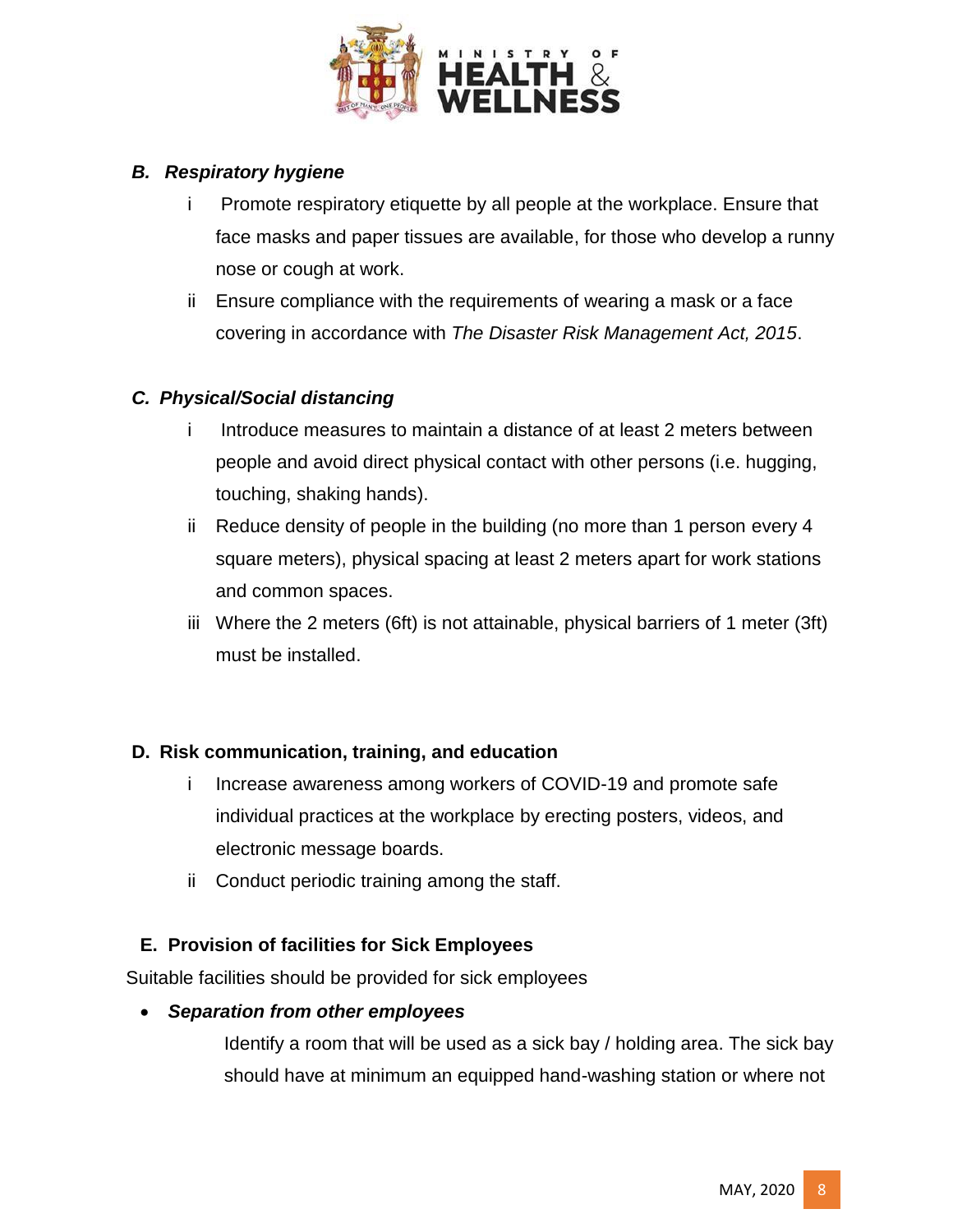

practicable, the provision of a hand-sanitizer station (equipped with the requisite alcohol content - 62% alcohol).

#### *Sent home arrangement*

Employees presenting with respiratory symptoms who have not been exempted by their physician should be provided with Personal Protective Equipment and should be sent home to seek medical care with the appropriate precautions taken.

## **4. Measures to be taken where an employee has tested positive for COVID-19**

- Where an employer is informed that an employee is confirmed to have COVID-19 the Health Department should be immediately informed so that the necessary Public Health measures can be put in place. These include;
	- i Interview of the patient.
	- ii Initiation of contact tracing.
- Deep cleaning and disinfection must be conducted within the facility and special attention made for those areas where the infected person(s) was stationed/visited. This must be done in accordance with MOHW guidelines.
- In the event that a large number of persons become infected, this may result in a site lock down.

## **5. Mask Etiquette**

The MOHW advises the wearing of facial barriers (masks) in public settings where other social distancing measures are difficult to maintain (e.g., grocery stores and pharmacies).

# **In addition, the MOHW recommends the wearing of masks in the following situations:**

- If you are taking care of a person with suspected COVID-19 infection.
- If you are ill, i.e., coughing or sneezing.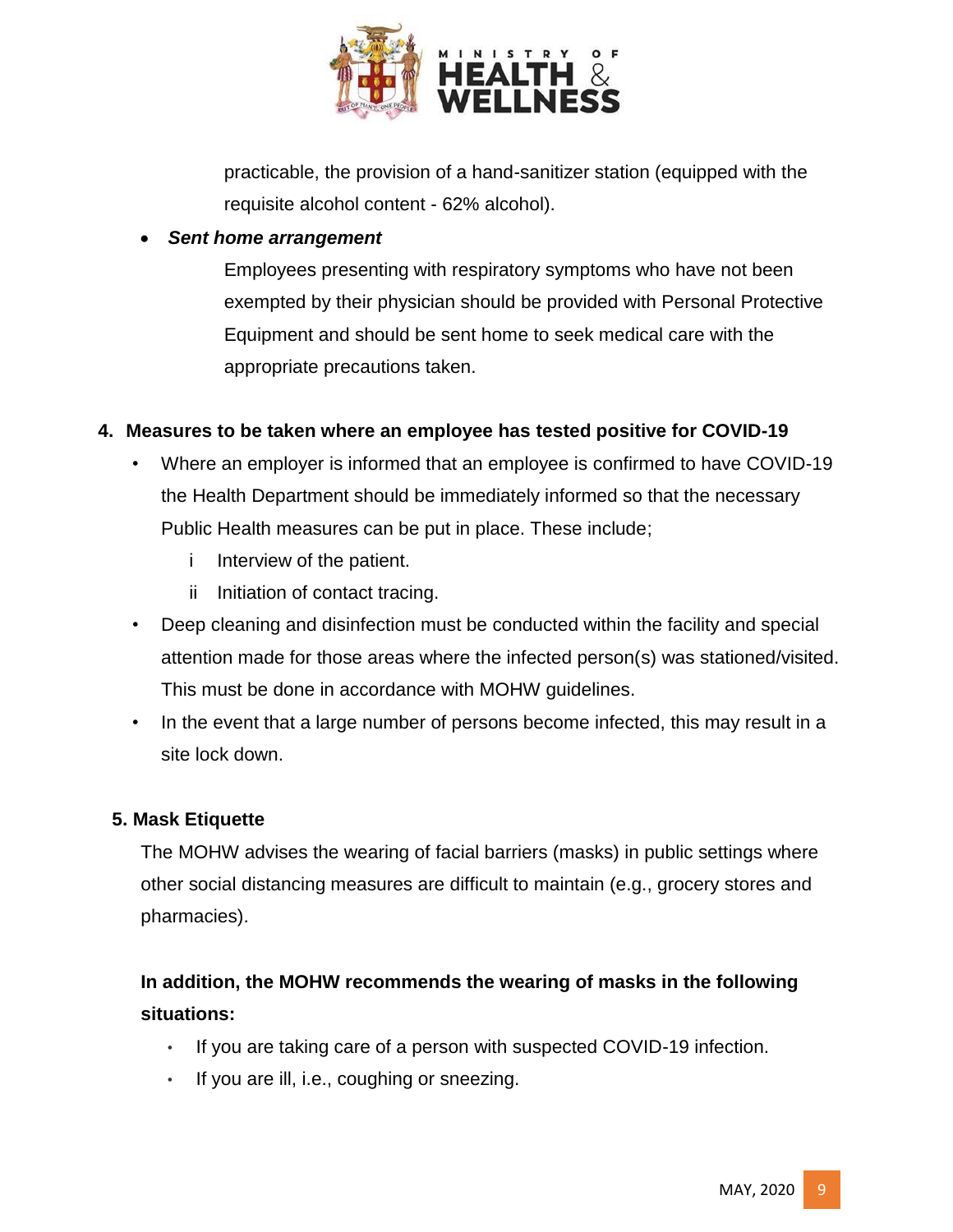

- Persons who are quarantined or isolated at home with or without respiratory symptoms
- Caregivers of persons who are quarantined or isolated and other members of the household;
- Persons who have had COVID-19 and have been discharged from hospital should wear a mask for two weeks; and
- Elderly and persons with chronic illnesses, who are at high risk, if infected, of developing severe illness and complications of illness. These persons must also avoid ill persons and minimize contact with the public.

Appropriate use of masks / facial coverings is essential to ensure their effective use and to reduce the risk of transmission associated with the incorrect use and cleaning of masks. Masks/facial coverings should:

- fit snugly but comfortably against the side of the face
- be secured with ties or ear loops
- include multiple layers of fabric
- allow for breathing without restriction
- be able to be washed and dried without damage or change to shape

It is expected that all staff employ the measures or steps listed below:

- Before putting on a mask, clean hands with alcohol-based hand rub or soap and water.
- Place mask carefully to cover mouth and nose and tie securely to minimize any gaps between the face and the mask;
- While in use, avoid touching the mask;
- Remove the mask by using appropriate technique (i.e. do not touch the front but remove the lace from behind or using the ear loops);
- Replace masks with a new clean, dry mask as soon as they become damp/humid;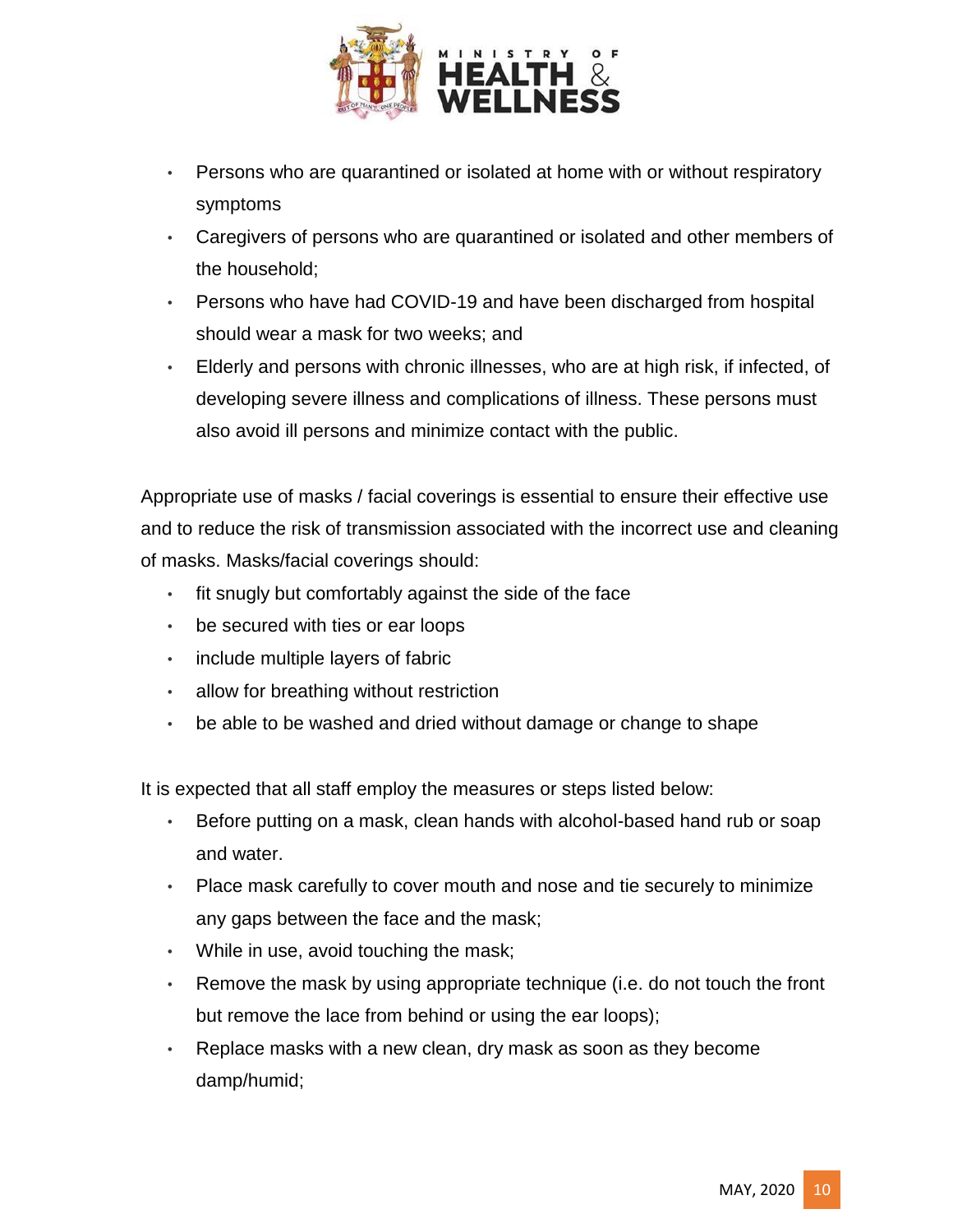

#### **APPENDIX I**

 **Self- Assessment Decision- Tree Process to be used for Businesses/ Establishments/ Institutions/ Facilities in light of COVID-19: Reopening of Public Facilities**

The decision tree outlined below is a schematic flow of all the parameters that has to be place or be met before the operations can be approved or considered for reopening. The purpose of this tool is to assist businesses in making (re)opening decisions during the COVID-19 pandemic. Where any operator or owner answers *NO* to any of the item areas within the decision tree, reopening will need to be reconsidered or re-evaluated based on the ease of spread of the SARS-CoV-2 virus, and to protect the safety and health of all employees and customers.

# *Diagram 1: Decision-Tree for* **Restaurants, Bars, Supermarkets and the like**

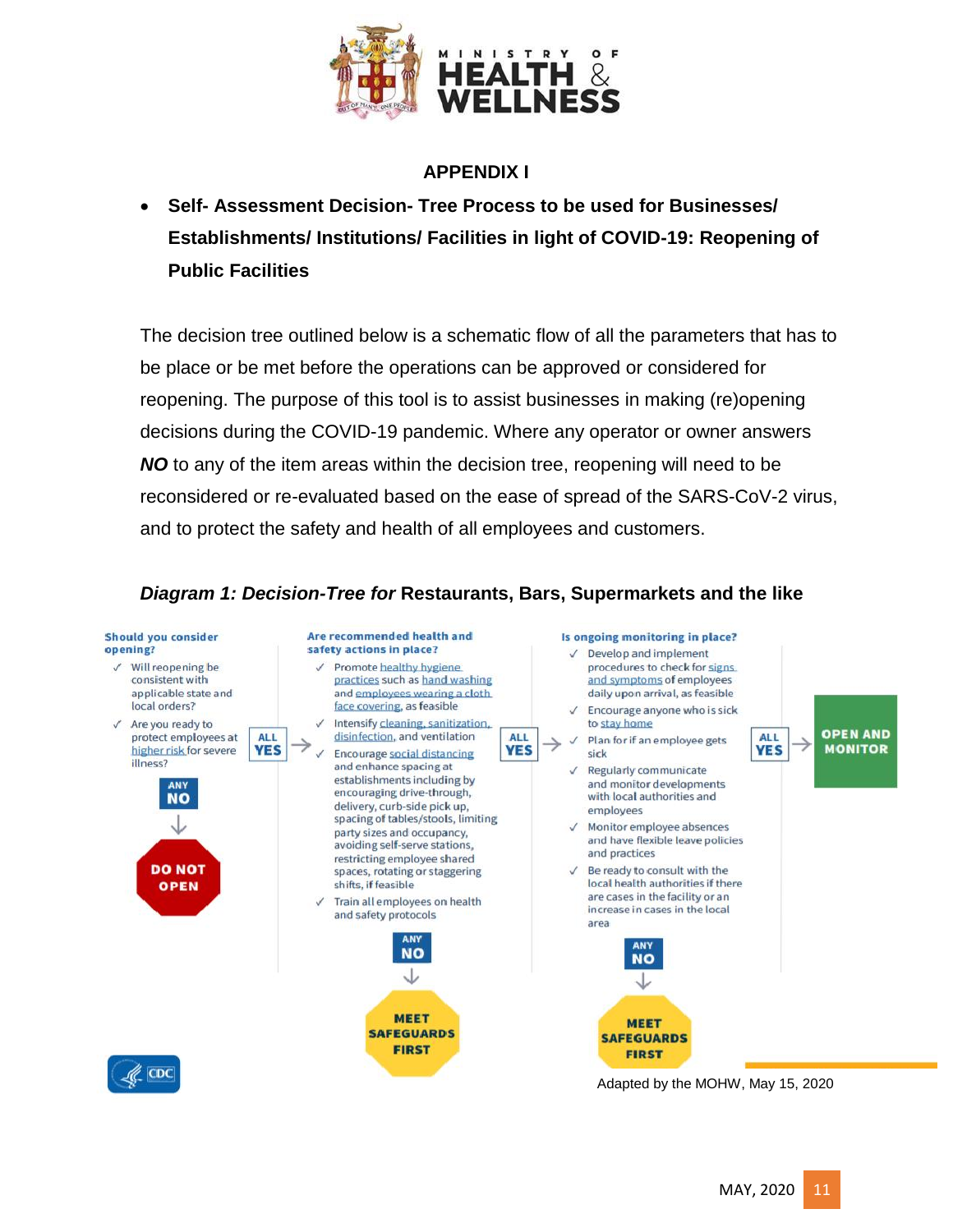

# *Diagram 2: Decision-Tree for* **Workplaces**



Adapted by the MOHW, May 15, 2020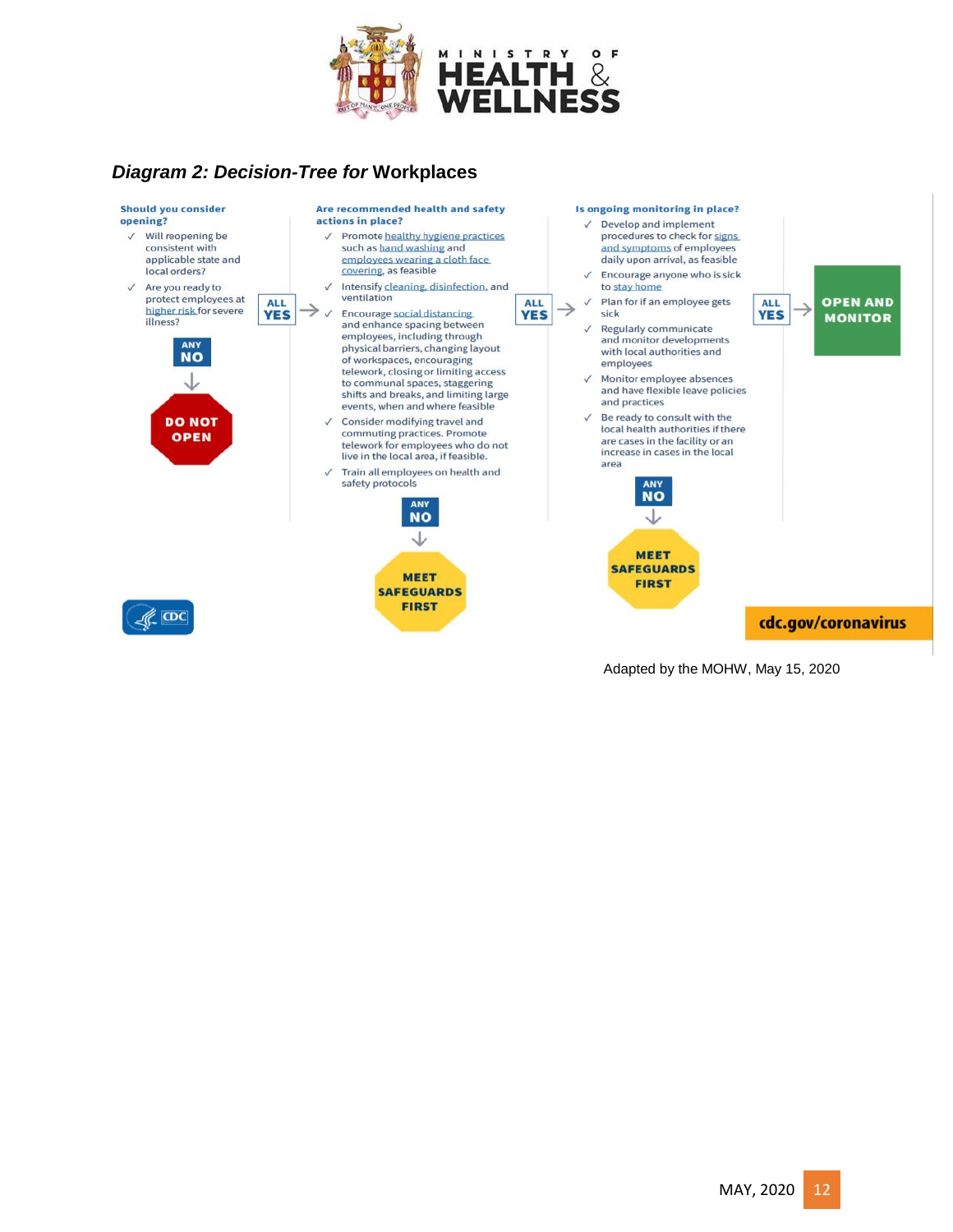

# **Appendix II**

# **Abbreviated Guideline Conditions for different Category of Establishment/ Facilities**

Table 1 highlights below the general as well as special considerations (as deemed necessary) for the varying public facilities.

| <b>Establishment</b>              | <b>Special Provision (in Addition to general</b>                                                                                                                                                                                                                                                                                                                                                                                                                                                                                                                        | <b>Remarks</b> |
|-----------------------------------|-------------------------------------------------------------------------------------------------------------------------------------------------------------------------------------------------------------------------------------------------------------------------------------------------------------------------------------------------------------------------------------------------------------------------------------------------------------------------------------------------------------------------------------------------------------------------|----------------|
| / Facility                        | requirements)                                                                                                                                                                                                                                                                                                                                                                                                                                                                                                                                                           |                |
| <b>Educational</b>                | Staggered lunch hour and breaks                                                                                                                                                                                                                                                                                                                                                                                                                                                                                                                                         |                |
| <b>Institutions</b>               | Staggering opening and closing hours<br>ш<br>Limited sporting activity in keeping<br>٠<br>with the general COVID -19 principles<br>Parent teacher's engagement<br>п<br>conducted by class<br>Crowd control barriers instituted<br>٠                                                                                                                                                                                                                                                                                                                                     |                |
| <b>Recreational</b><br>facilities | Maintain restrooms that remain open.<br>$\bullet$<br>Ensuring they have functional toilets,<br>clean and disinfected surfaces and<br>handwashing facilities and supplies;<br>Swimming pools to be properly<br>cleaned and disinfected;<br>Limit the number of patrons to large<br>$\bullet$<br>events/ gatherings<br>Erect signs advising or recommending<br>social distancing in popular sections of<br>the parks<br>Erect signs promoting everyday<br>$\bullet$<br>preventive actions<br>Ensure that all park staff/ support staff<br>are informed about COVID-19 and |                |
| <b>Bars</b>                       | preventive actions.<br>See the Decision-Tree in <b>Diagram 1</b> for                                                                                                                                                                                                                                                                                                                                                                                                                                                                                                    |                |
|                                   | considerations on deciding to reopen                                                                                                                                                                                                                                                                                                                                                                                                                                                                                                                                    |                |
| (Taverns,<br>clubs)               |                                                                                                                                                                                                                                                                                                                                                                                                                                                                                                                                                                         |                |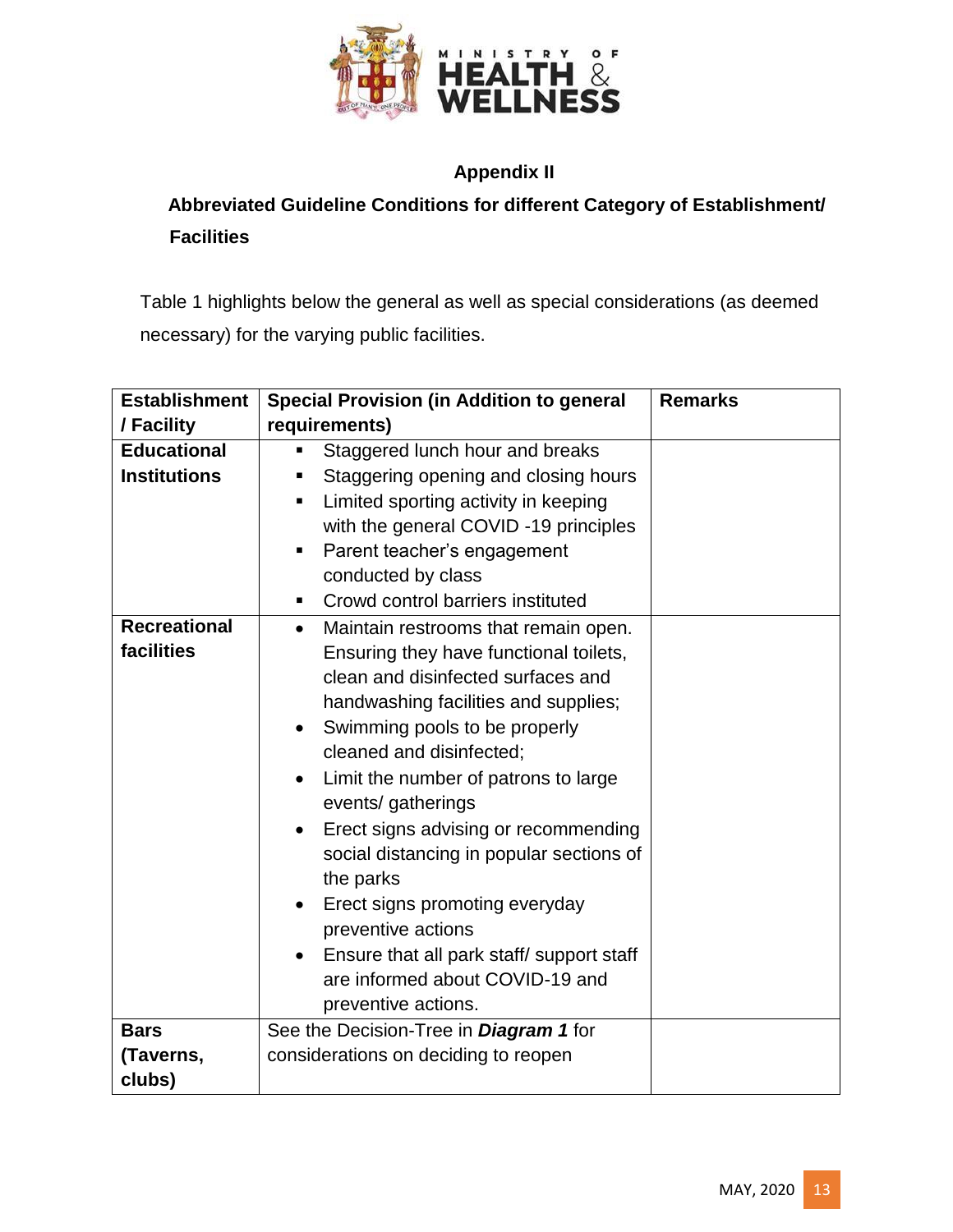

| <b>Establishment</b> | <b>Special Provision (in Addition to general</b>     | <b>Remarks</b>       |
|----------------------|------------------------------------------------------|----------------------|
| / Facility           | requirements)                                        |                      |
| <b>Places of</b>     | Conform to the general requirements, placing         |                      |
| <b>Amusement</b>     | special emphasis on maximum number of                |                      |
|                      | persons allowed in any space and social/             |                      |
|                      | physical distancing requirements                     |                      |
| Ministries,          | All MDA's that interface with the public             |                      |
| Department &         | on a large-scale should provide walk-                |                      |
| <b>Agencies (</b>    | in service to both internal and external             |                      |
| MDA's)               | clients.                                             |                      |
|                      | The use of tents should be considered                |                      |
|                      | Where possible provide physical<br>$\bullet$         |                      |
|                      | barriers, special floor/ground markings              |                      |
|                      | between clients and staff                            |                      |
|                      | Ensure the general requirements for<br>٠             |                      |
|                      | COVID-19 prevention are in place.                    |                      |
| <b>Faith-based</b>   | Worshippers sixty-five and over with<br>$\checkmark$ | Special provisions   |
| <b>Organizations</b> | underlying conditions should not                     | or considerations    |
| (Churches,           | attend church.                                       | are to be made for   |
| synagogues,          | Families should be encouraged to sit<br>$\checkmark$ | cases when a         |
| mosques,             | together whilst observing physical                   | congregant           |
| temples)             | distancing and other personal                        | becomes or shows     |
|                      | protective measures                                  | signs/symptoms of    |
|                      | $\checkmark$ No handshaking, group prayers or        | COVID-19.            |
|                      | hugging should be allowed.                           | Considerations       |
|                      | No congregating should take place on                 | could include but    |
|                      | the premises after services                          | are not limited to:  |
|                      | $\checkmark$ A team should be assigned to ensure     | having ample supply  |
|                      | all measures are adhered to.                         | of disposable face   |
|                      | If microphones are used by multiple<br>$\checkmark$  | masks; arrange for   |
|                      | individuals, same should be sanitized                | transportation for   |
|                      | between each use, using 70% alcohol.                 | persons (done in     |
|                      |                                                      | accordance to the    |
|                      |                                                      | MOHW guidelines);    |
|                      |                                                      | Church members       |
|                      |                                                      | with comorbidities   |
|                      |                                                      | that require them to |
|                      |                                                      | stay home or are     |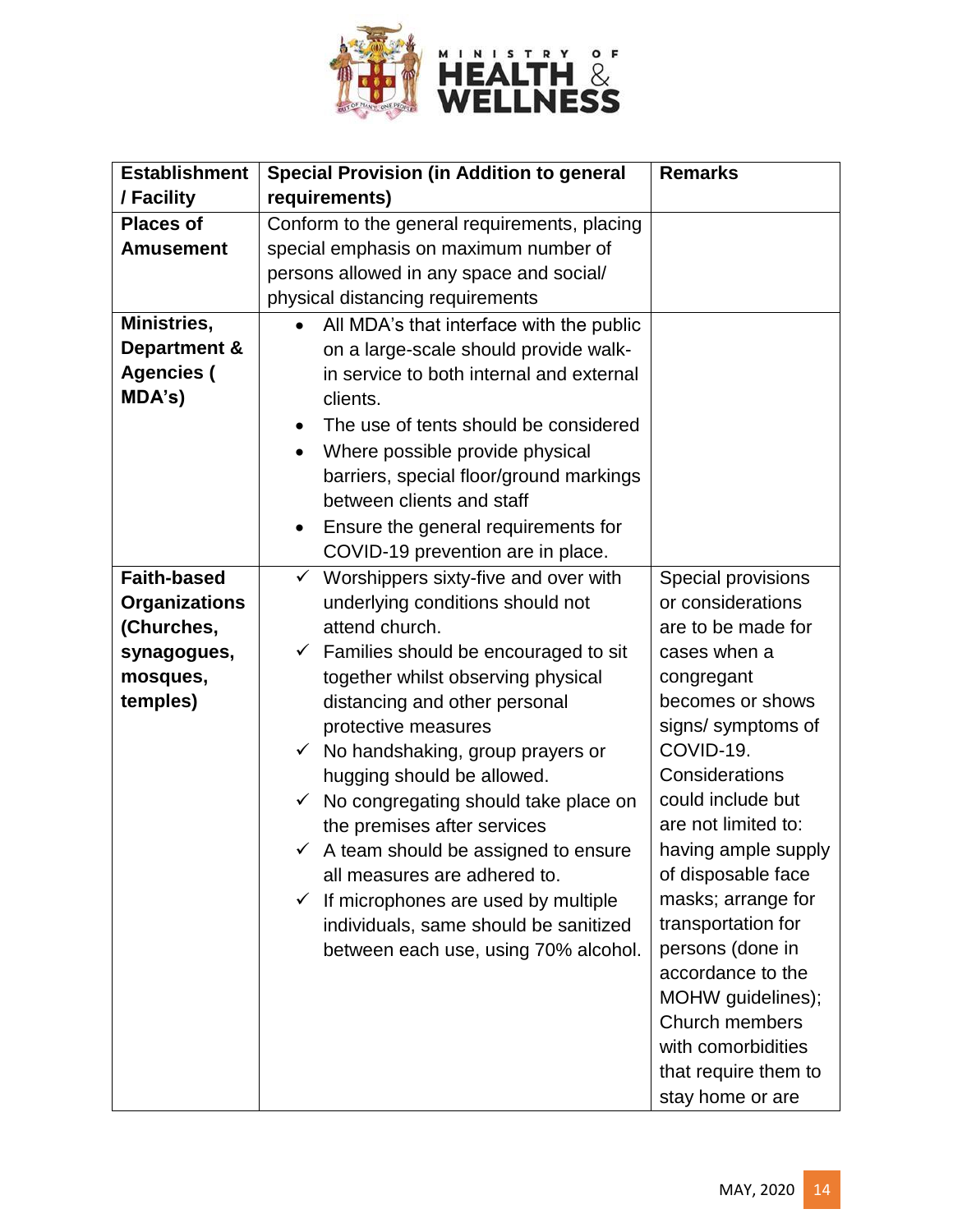

| <b>Establishment</b><br>/ Facility | <b>Special Provision (in Addition to general</b><br>requirements)                                                                                                                                                                                                                                                                                                       | <b>Remarks</b>                                                                                                                                                                                                     |
|------------------------------------|-------------------------------------------------------------------------------------------------------------------------------------------------------------------------------------------------------------------------------------------------------------------------------------------------------------------------------------------------------------------------|--------------------------------------------------------------------------------------------------------------------------------------------------------------------------------------------------------------------|
|                                    |                                                                                                                                                                                                                                                                                                                                                                         | "shut-ins", care visits<br>are to be contacted<br>by telephone or                                                                                                                                                  |
|                                    |                                                                                                                                                                                                                                                                                                                                                                         | other virtual means.<br>Also, church-based<br>institutions could<br>make visits by<br>assigning special<br>members of the<br>church board who<br>have experience in<br>IPC measures (that<br>could be a practising |
|                                    |                                                                                                                                                                                                                                                                                                                                                                         | nurse or doctor or<br>other health care<br>provider).<br>Limit the number of                                                                                                                                       |
|                                    |                                                                                                                                                                                                                                                                                                                                                                         | persons that will<br>make up that<br>delegation for home<br>visits whilst ensuring<br>the general COVID-<br>19 prevention<br>measures are<br>observed.                                                             |
| Food<br><b>Establishment</b>       | Dining taking into consideration the six<br>$\checkmark$<br>feet physical distance<br>$\checkmark$ Encourage pick-up services<br>Discourage dining services unless the<br>$\checkmark$<br>density of persons to building can be<br>controlled and physical distancing<br>achieved and maintained<br>$\checkmark$ Encourage the use of out of door<br>dining for patrons |                                                                                                                                                                                                                    |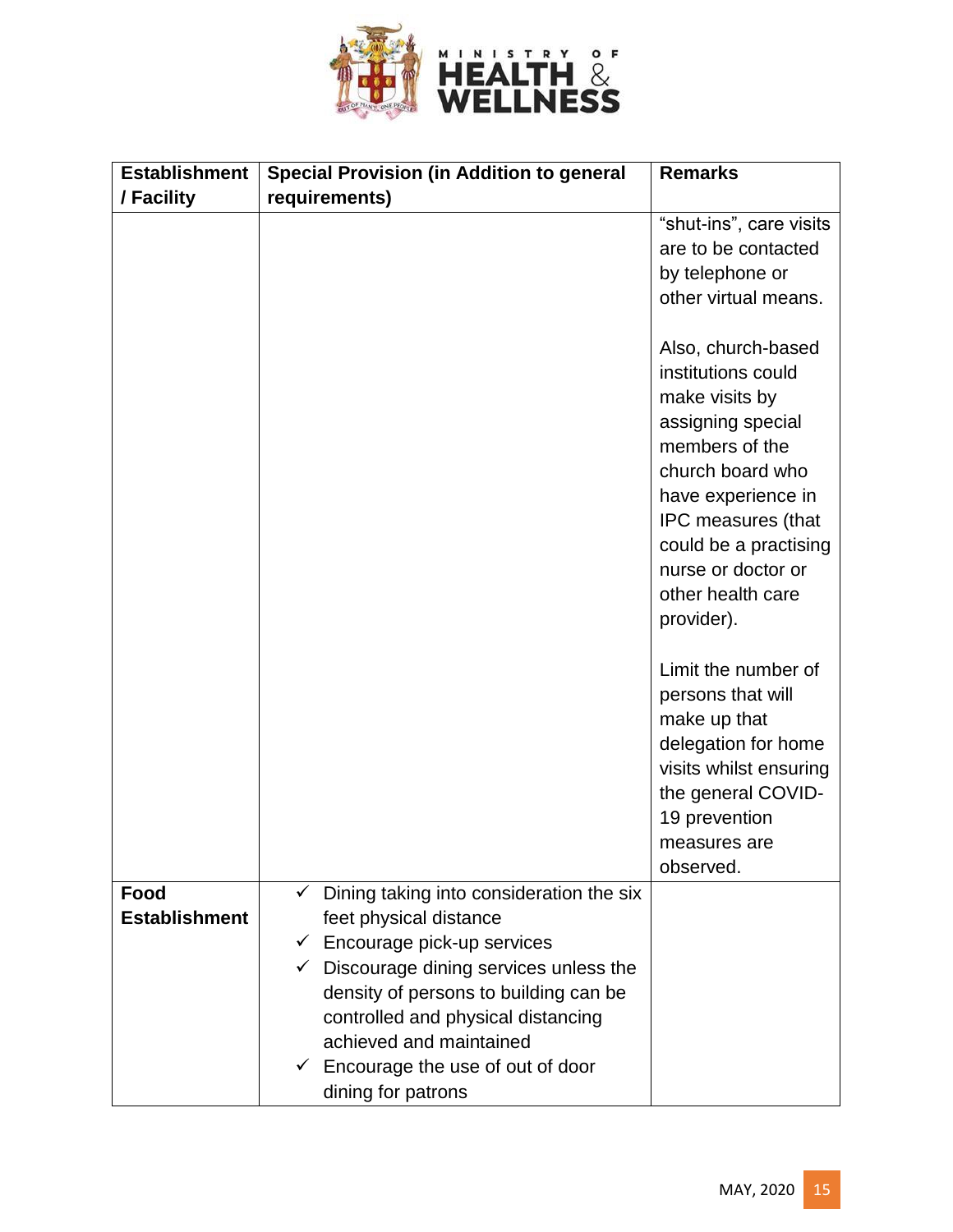

| <b>Special Provision (in Addition to general</b>                                                                                                                                                                                                                                                                                                                                                                                                         | <b>Remarks</b>                                                                                                                                                                                                                                                                                                                                                                                                                                                                                                                                                                                                                                                                                                                                     |
|----------------------------------------------------------------------------------------------------------------------------------------------------------------------------------------------------------------------------------------------------------------------------------------------------------------------------------------------------------------------------------------------------------------------------------------------------------|----------------------------------------------------------------------------------------------------------------------------------------------------------------------------------------------------------------------------------------------------------------------------------------------------------------------------------------------------------------------------------------------------------------------------------------------------------------------------------------------------------------------------------------------------------------------------------------------------------------------------------------------------------------------------------------------------------------------------------------------------|
| requirements)                                                                                                                                                                                                                                                                                                                                                                                                                                            |                                                                                                                                                                                                                                                                                                                                                                                                                                                                                                                                                                                                                                                                                                                                                    |
| Avoid the use of self-serve stations<br>$\checkmark$ Restrict employee shared spaces<br>$\checkmark$ Limit or control the waiting period for<br>diners at reservation booths<br>Implement the use of scheduled<br>$\checkmark$<br>dining for groups of persons within<br>eatery<br>$\checkmark$ Where large families are desirous of<br>using the dining facilities, limit the<br>number of members seated at a one<br>table. Suggest the use of outside |                                                                                                                                                                                                                                                                                                                                                                                                                                                                                                                                                                                                                                                                                                                                                    |
| Occupational Health and Safety<br>$\checkmark$                                                                                                                                                                                                                                                                                                                                                                                                           |                                                                                                                                                                                                                                                                                                                                                                                                                                                                                                                                                                                                                                                                                                                                                    |
| (OHS) requirements in place to                                                                                                                                                                                                                                                                                                                                                                                                                           |                                                                                                                                                                                                                                                                                                                                                                                                                                                                                                                                                                                                                                                                                                                                                    |
| facilitate proper ventilation                                                                                                                                                                                                                                                                                                                                                                                                                            |                                                                                                                                                                                                                                                                                                                                                                                                                                                                                                                                                                                                                                                                                                                                                    |
| Ensure that the hierarchy of controls<br>$\checkmark$                                                                                                                                                                                                                                                                                                                                                                                                    |                                                                                                                                                                                                                                                                                                                                                                                                                                                                                                                                                                                                                                                                                                                                                    |
| (Administrative, Engineering &                                                                                                                                                                                                                                                                                                                                                                                                                           |                                                                                                                                                                                                                                                                                                                                                                                                                                                                                                                                                                                                                                                                                                                                                    |
|                                                                                                                                                                                                                                                                                                                                                                                                                                                          |                                                                                                                                                                                                                                                                                                                                                                                                                                                                                                                                                                                                                                                                                                                                                    |
|                                                                                                                                                                                                                                                                                                                                                                                                                                                          |                                                                                                                                                                                                                                                                                                                                                                                                                                                                                                                                                                                                                                                                                                                                                    |
|                                                                                                                                                                                                                                                                                                                                                                                                                                                          |                                                                                                                                                                                                                                                                                                                                                                                                                                                                                                                                                                                                                                                                                                                                                    |
|                                                                                                                                                                                                                                                                                                                                                                                                                                                          |                                                                                                                                                                                                                                                                                                                                                                                                                                                                                                                                                                                                                                                                                                                                                    |
|                                                                                                                                                                                                                                                                                                                                                                                                                                                          |                                                                                                                                                                                                                                                                                                                                                                                                                                                                                                                                                                                                                                                                                                                                                    |
|                                                                                                                                                                                                                                                                                                                                                                                                                                                          |                                                                                                                                                                                                                                                                                                                                                                                                                                                                                                                                                                                                                                                                                                                                                    |
|                                                                                                                                                                                                                                                                                                                                                                                                                                                          |                                                                                                                                                                                                                                                                                                                                                                                                                                                                                                                                                                                                                                                                                                                                                    |
|                                                                                                                                                                                                                                                                                                                                                                                                                                                          |                                                                                                                                                                                                                                                                                                                                                                                                                                                                                                                                                                                                                                                                                                                                                    |
|                                                                                                                                                                                                                                                                                                                                                                                                                                                          |                                                                                                                                                                                                                                                                                                                                                                                                                                                                                                                                                                                                                                                                                                                                                    |
|                                                                                                                                                                                                                                                                                                                                                                                                                                                          |                                                                                                                                                                                                                                                                                                                                                                                                                                                                                                                                                                                                                                                                                                                                                    |
|                                                                                                                                                                                                                                                                                                                                                                                                                                                          |                                                                                                                                                                                                                                                                                                                                                                                                                                                                                                                                                                                                                                                                                                                                                    |
|                                                                                                                                                                                                                                                                                                                                                                                                                                                          |                                                                                                                                                                                                                                                                                                                                                                                                                                                                                                                                                                                                                                                                                                                                                    |
|                                                                                                                                                                                                                                                                                                                                                                                                                                                          |                                                                                                                                                                                                                                                                                                                                                                                                                                                                                                                                                                                                                                                                                                                                                    |
|                                                                                                                                                                                                                                                                                                                                                                                                                                                          |                                                                                                                                                                                                                                                                                                                                                                                                                                                                                                                                                                                                                                                                                                                                                    |
|                                                                                                                                                                                                                                                                                                                                                                                                                                                          |                                                                                                                                                                                                                                                                                                                                                                                                                                                                                                                                                                                                                                                                                                                                                    |
|                                                                                                                                                                                                                                                                                                                                                                                                                                                          |                                                                                                                                                                                                                                                                                                                                                                                                                                                                                                                                                                                                                                                                                                                                                    |
|                                                                                                                                                                                                                                                                                                                                                                                                                                                          |                                                                                                                                                                                                                                                                                                                                                                                                                                                                                                                                                                                                                                                                                                                                                    |
|                                                                                                                                                                                                                                                                                                                                                                                                                                                          |                                                                                                                                                                                                                                                                                                                                                                                                                                                                                                                                                                                                                                                                                                                                                    |
|                                                                                                                                                                                                                                                                                                                                                                                                                                                          | dining.<br>Personal Protective Equipment (PPE):<br>$\checkmark$ Configure communal work<br>environments so that workers are<br>spaced at least 6 ft apart.<br>$\checkmark$ Use physical barriers such as strip<br>curtains, plexiglass or other<br>impermeable dividers/ partitions to<br>separate manufacturing workers from<br>each other if possible<br>$\checkmark$ Consult with HVAC engineer to<br>ensure adequate ventilation is in work<br>areas to help minimize worker's<br>potential to exposures<br>Discourage the use of pedestal fan or<br>$\checkmark$<br>hard mounted fans which oscillate<br>from one worker directly to another.<br>Personal cooling fans should be<br>removed from the workplace to reduce<br>potential spread. |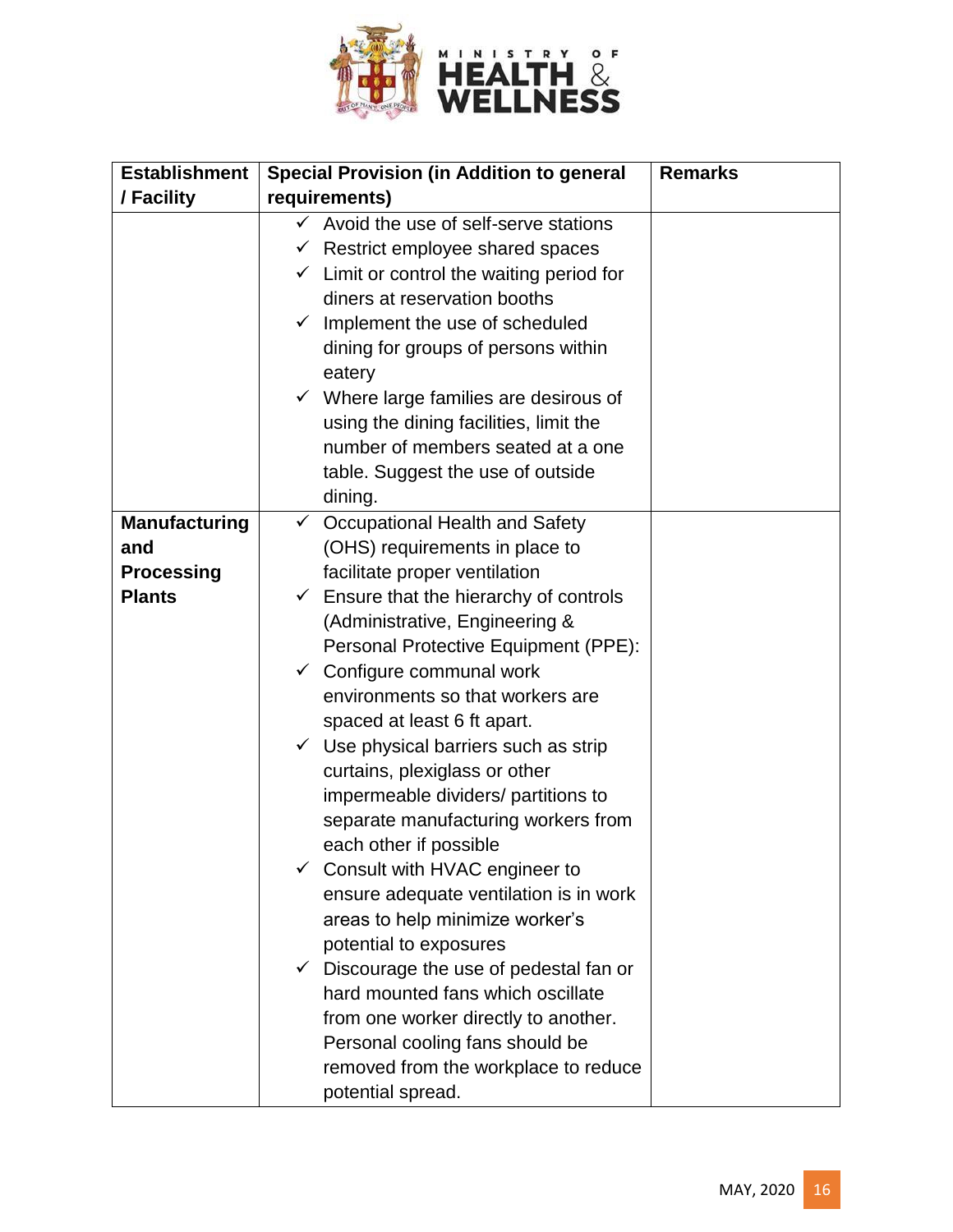

| <b>Establishment</b>                                                                                              | <b>Special Provision (in Addition to general</b>                                                                                                                                                                                                                                                                                                                                                                                                                                                                                                                                                                                                                                                                                                                                                                             | <b>Remarks</b> |
|-------------------------------------------------------------------------------------------------------------------|------------------------------------------------------------------------------------------------------------------------------------------------------------------------------------------------------------------------------------------------------------------------------------------------------------------------------------------------------------------------------------------------------------------------------------------------------------------------------------------------------------------------------------------------------------------------------------------------------------------------------------------------------------------------------------------------------------------------------------------------------------------------------------------------------------------------------|----------------|
| / Facility                                                                                                        | requirements)                                                                                                                                                                                                                                                                                                                                                                                                                                                                                                                                                                                                                                                                                                                                                                                                                |                |
|                                                                                                                   | For hand-washing requirements<br>please see MOHW guideline<br>documents<br>$\checkmark$ Reduce crowding at clock in/out<br>stations<br>$\checkmark$ Rearrange chairs in breakrooms and<br>other areas where workers may<br>frequent<br>$\checkmark$ Include adequate number of sanitizing<br>stations<br>$\checkmark$ Limit facility access only to essential<br>workers.<br>$\checkmark$ If meetings must be held, such as at<br>shift changes, break them into smaller<br>groups instead of holding a larger<br>meeting. Eliminate non-essential<br>meetings.<br>$\checkmark$ Encourage single-file movement with<br>a 6-foot distance between each<br>worker through the facility, where<br>possible.<br>$\checkmark$ Designate workers to monitor and<br>facilitate distancing on production or<br>assembly line floors. |                |
|                                                                                                                   | $\checkmark$ Ensure that Good Manufacturing<br>Practices (GMP's) are adhered to                                                                                                                                                                                                                                                                                                                                                                                                                                                                                                                                                                                                                                                                                                                                              |                |
| <b>Points of</b><br>entry                                                                                         | $\checkmark$ Conform to the general requirements<br>Conform to specific guidelines for<br>points of entry                                                                                                                                                                                                                                                                                                                                                                                                                                                                                                                                                                                                                                                                                                                    |                |
| <b>Health Clinics</b><br>(Food<br><b>Handlers</b><br><b>Training and</b><br>for other<br>suspended<br>activities) | $\checkmark$ Apply the similar measures as for<br>Ministries, Department and Agencies<br>requirements.                                                                                                                                                                                                                                                                                                                                                                                                                                                                                                                                                                                                                                                                                                                       |                |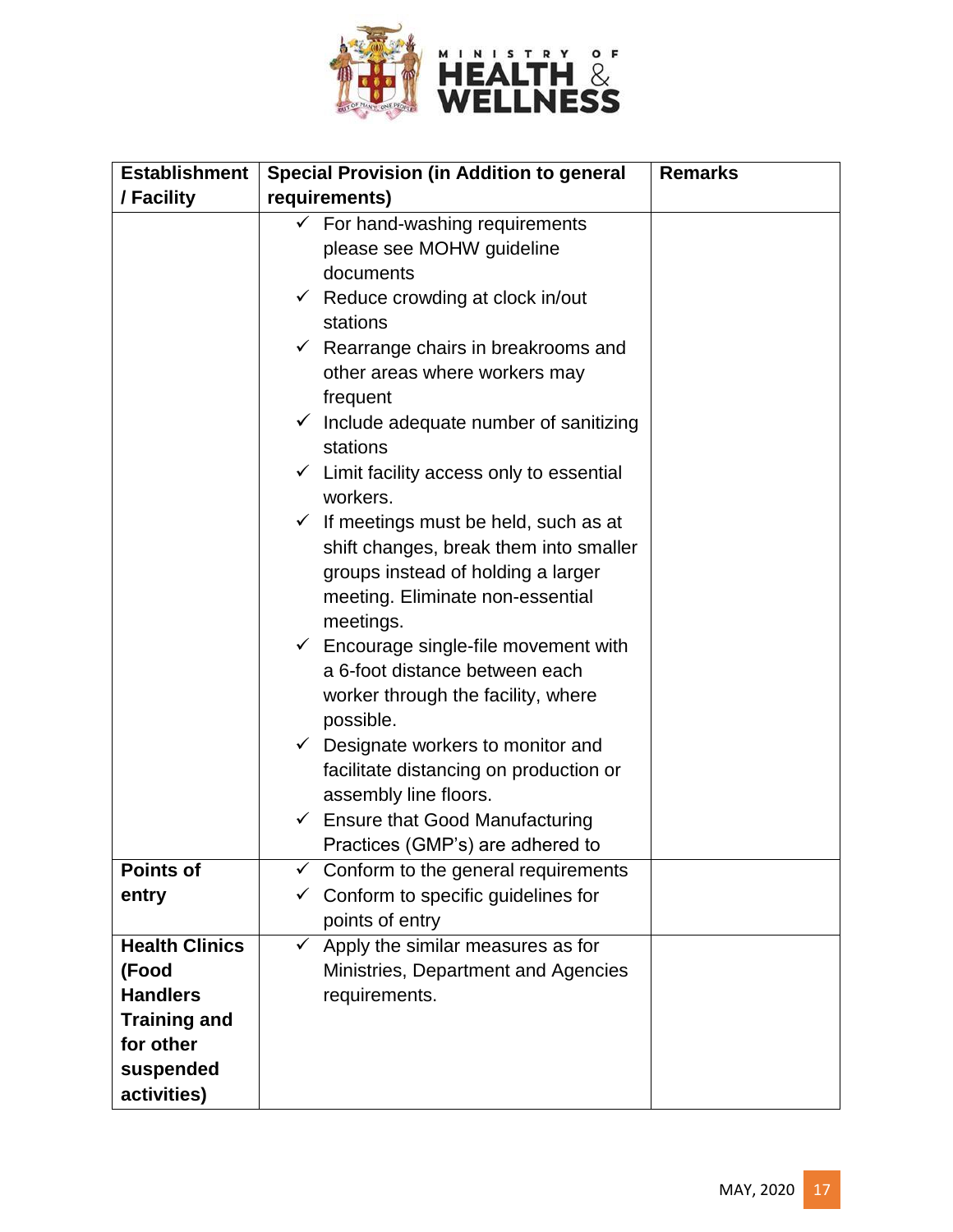

#### **APPENDIX III**

#### **Guideline on Cleaning and Disinfection**

#### **General Cleaning**

Cleaning refers to the removal of visible dirt, grime and impurities. Cleaning does not kill germs but helps remove them from the surface. Increasing daily cleaning and disinfection of common areas utilized by the public is one of the primary strategies to prevent COVID-19 transmission.

Cleaning of public spaces includes, but is not limited to, the following procedures:

- Gather and remove (sweeping) all trash, debris and accumulated material from surfaces (roadways, walkways, drains).
- Garbage receptacles (bins and skips) should be enclosed, emptied and cleaned as per pick-up schedule.
- Regular refuse collection (twice weekly) is recommended. Followed by pressure washing of the area.
- During general cleaning a simple soap solution can be used to remove organic matter that may be present on surfaces and special attention should be payed to door knobs, light switches, bus/taxi sheds, rails, staff rooms, desktops, washrooms and other high touch surfaces.

## **Disinfection**

Disinfection refers to the use of chemicals to kill germs on surfaces. This is most effective after surfaces are cleaned. Both steps are important to reduce the spread of infection.

 When using commercially prepared disinfectants be sure to follow the instructions on the label to disinfect effectively. Alternatively, bleach can be used to prepare a solution that is as effective as commercially prepared disinfectants.

#### **Steps for Disinfecting Surfaces**

• Clean and flush surfaces with soap and water before disinfecting, and for pavements and walkways flush with ample supply of water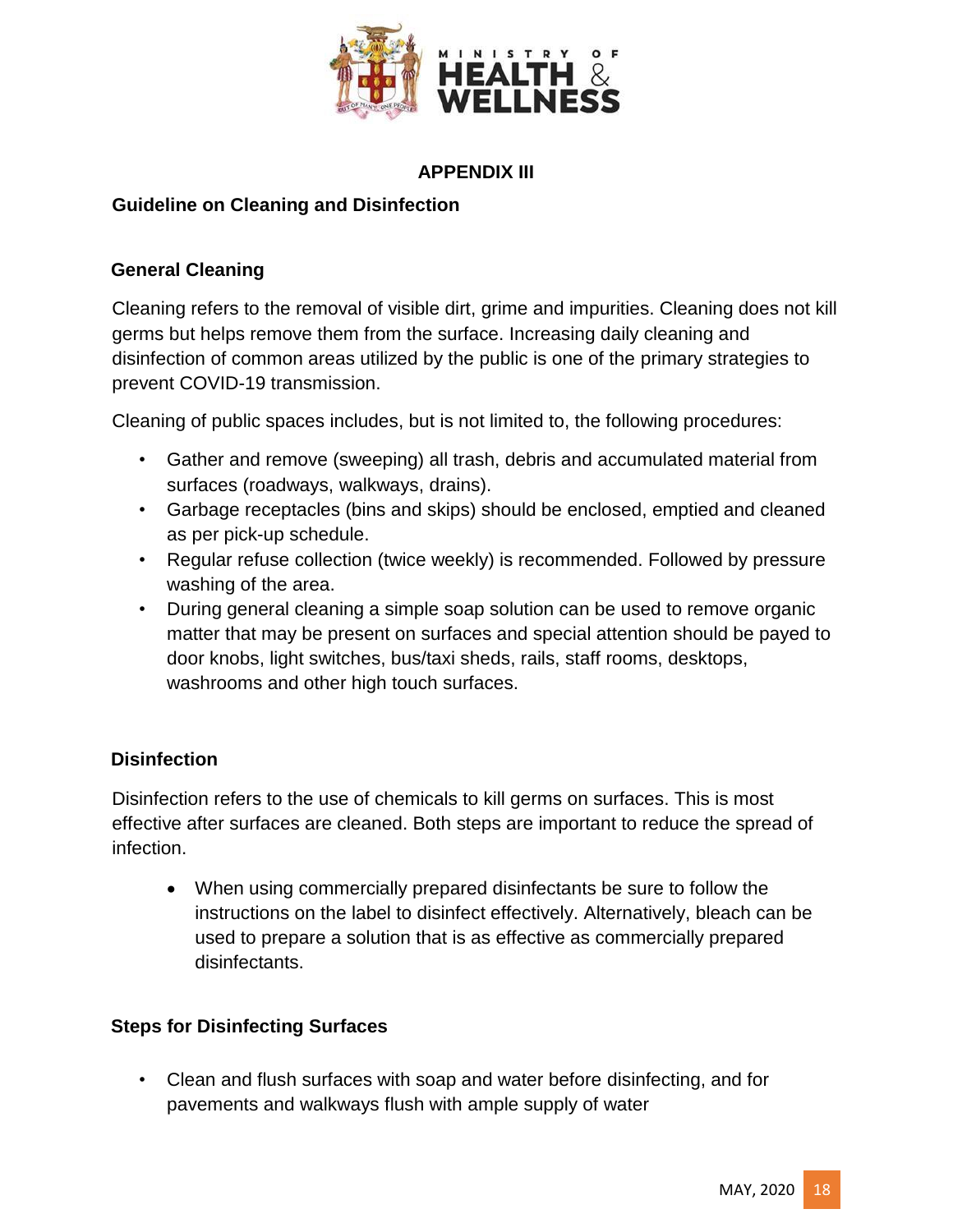

- Prepare disinfection solution as per disinfection guide provided in Table 1 below
- Apply chlorine bleach and water solution to the entire area to be disinfected
- For frequently touched surfaces wipe extensively and allow to air dry

## **Preparing a bleach solution by mixing**

| <b>Water</b> | <b>Bleach Strength 5.25%</b><br>(Household Bleach) | <b>Bleach Strength 8.25%</b><br>(Industrial Bleach) |
|--------------|----------------------------------------------------|-----------------------------------------------------|
| 1 Gallon     | 3 Tablespoons                                      | 2 Tablespoons                                       |
| 55 Gallon    | 165 Tablespoons or 2.4<br>litres (0.64 gallons)    | 110 Tablespoons or 1.63<br>litres (0.43 gallons)    |
| 500 gallon   | 1,500 Tablespoons or<br>22 litres (5.87 gallons)   | 1,000 Tablespoon or 14.79<br>litres (3.91 gallons)  |

#### **Table 1: Disinfection Solution Guide**

#### **Preparation Tips**

- Prepare a fresh bleach solution each day in a well ventilated area that is separate from children
- Label bottles of bleach solution with contents, ratio and date mixed.
- Use cool water. Always add bleach to cool water, NOT water to bleach.
- Wear gloves and eye protection.
- Prepare solution in an area with an eye-wash.